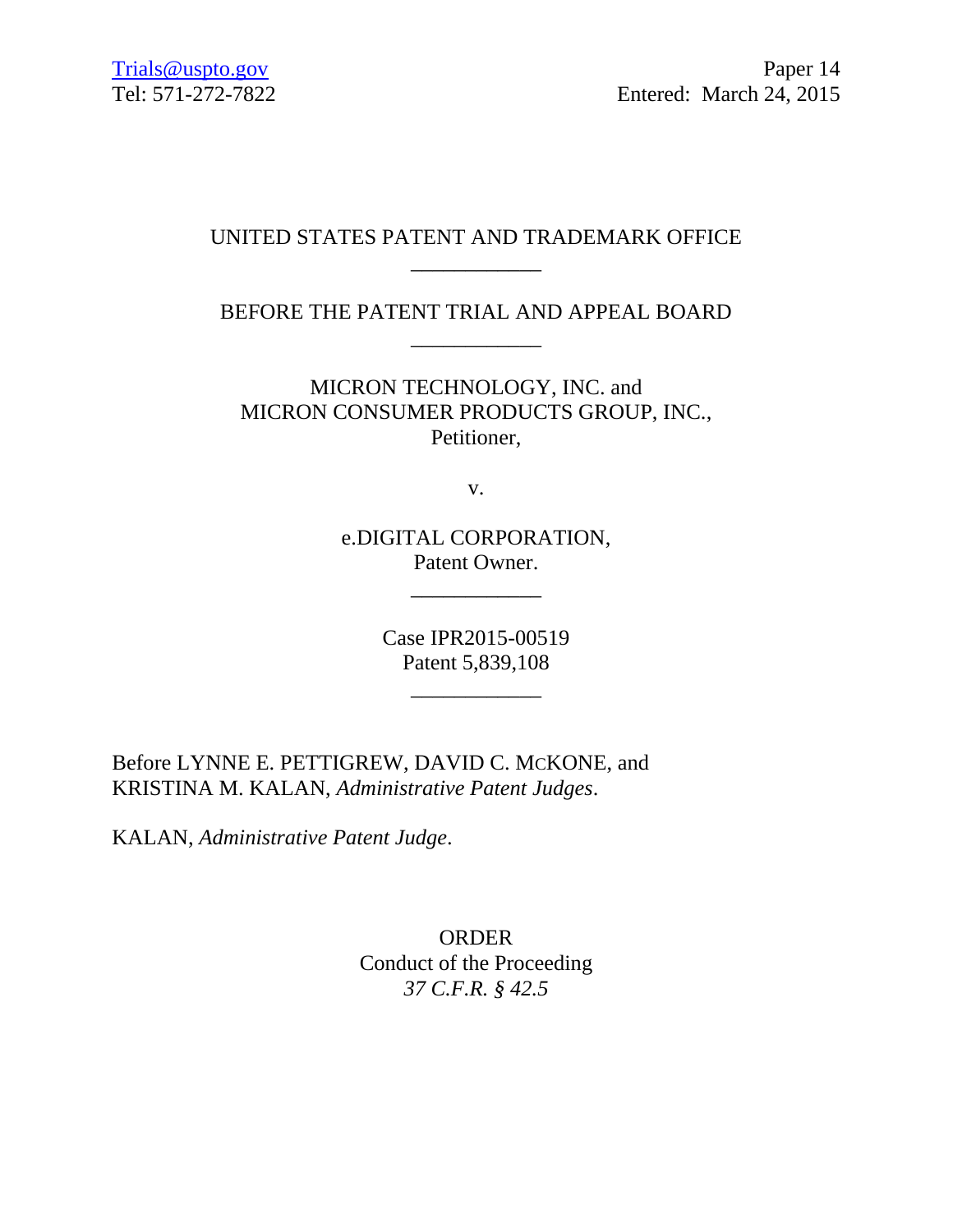On February 13, 2015, Patent Owner e.Digital Corporation ("Patent Owner") filed a motion titled "Patent Owner's Motion To Deny The Petition A Filing Date For Failure To Serve The Patent Owner At The Correspondence Address Of Record And To Dismiss The Petition For Failure To File The Petition Within One Year After Service Of A Complaint For Patent Infringement." Paper 8 ("Mot."). On February 24, 2015, Petitioner Micron Technology, Inc., and Micron Consumer Products Group, Inc. (collectively "Petitioner") filed an Opposition to Patent Owner's Motion. Paper 11 ("Opp."). The Motion and Opposition had been authorized by the Board in an Order dated February 10, 2015. Paper 7.

### *Background*

Our governing statute regarding service provides that a petition for *inter partes* review may be considered only if "the petitioner provides copies of any of the documents required under paragraphs (2), (3), and (4) to the patent owner or, if applicable, the designated representative of the patent owner." 35 U.S.C. § 312(a)(5). Our rules state that the "petition and supporting evidence must be served on the patent owner at the correspondence address of record for the subject patent. The petitioner may additionally serve the petition and supporting evidence on the patent owner at any other address known to the petitioner as likely to effect service." 37 C.F.R. § 42.105(a). Moreover, 37 C.F.R. § 42.106(a)(2) provides that the petition will not be accorded a filing date until the petition satisfies the requirement of effecting "service of the petition on the correspondence address of record as provided in 37 C.F.R. § 42.105(a)."

Regarding the one-year bar, 35 U.S.C. § 315(b) states: "An *inter partes*  review may not be instituted if the petition requesting the proceeding is filed more than 1 year after the date on which the petitioner . . . is served with a complaint alleging infringement of the patent." Additionally, 37 C.F.R. § 42.101(b) provides

2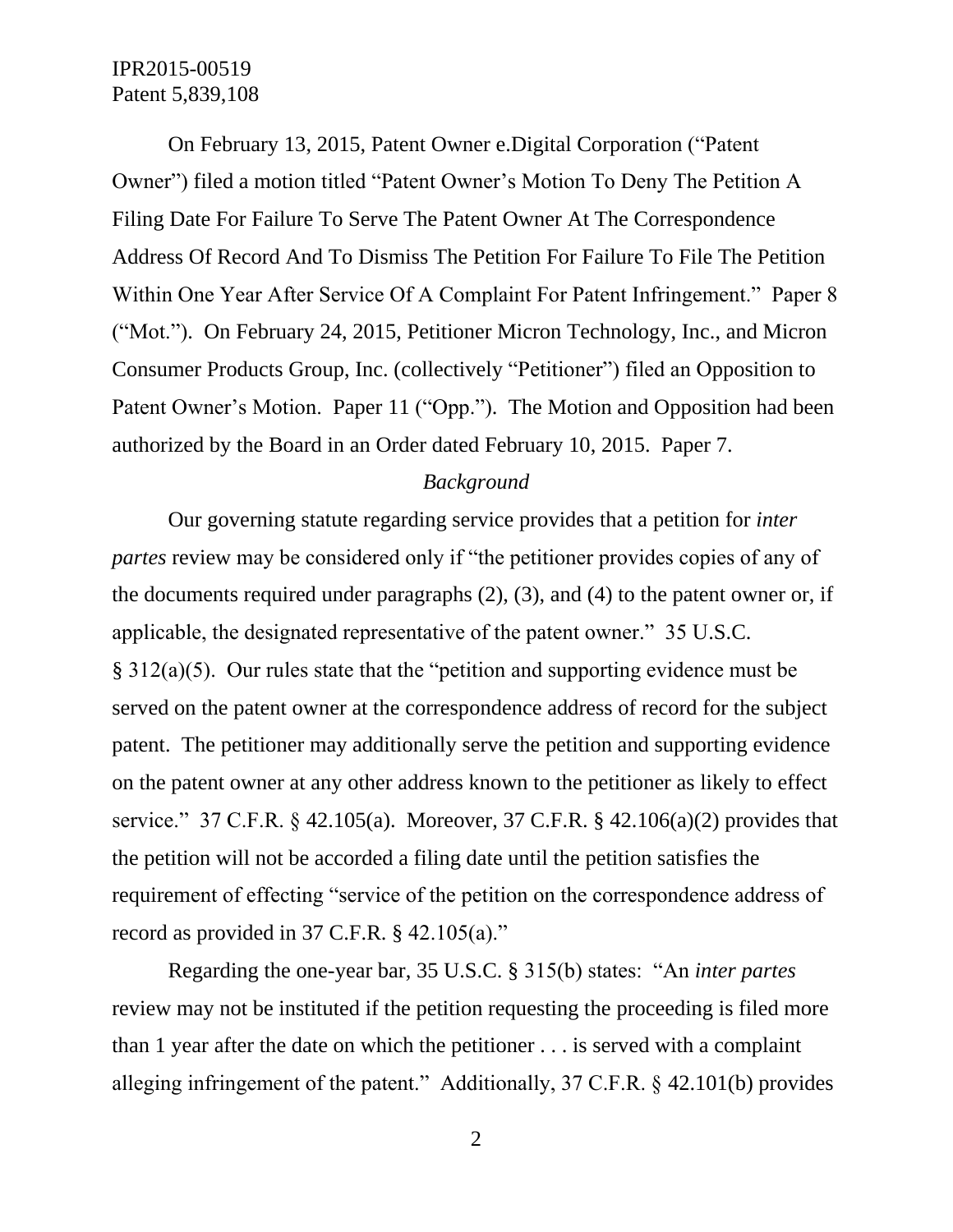that a petitioner may file a petition for *inter partes* review unless the "petition requesting the proceeding is filed more than one year after the date on which the petitioner, the petitioner's real party-in-interest, or a privy of the petitioner is served with a complaint alleging infringement of the patent."

In the current proceeding, the underlying district court complaints were filed on December 30, 2013. Patent Owner represents that "Petitioners were each served with the complaints and summonses on January 16, 2014." Mot. 1. The Petition in this proceeding was filed on December 31, 2014, and accorded a filing date of December 31, 2014. Papers 1, 6. Patent Owner's Preliminary Response is due on April 29, 2015.

Petitioner states that Petitioner's counsel served a copy of the Petition and supporting materials on Patent Owner's litigation counsel of record on December 31, 2014. Opp. 1 ¶ 1. Email correspondence between Petitioner's counsel and Patent Owner's litigation counsel indicates that Patent Owner's litigation counsel was in receipt of the documents at least as early as January 5, 2015. Ex. 1019, 1020. Also on December 31, 2014, Petitioner's counsel served a copy of the Petition and supporting materials on the law firm of Thorpe, North & Western, which was the correspondence address of record for the patent at issue until October 17, 2014. Opp. 2 ¶ 3, 4. On October 30, 2014, the Law Office of Robert E. Purcell, PLLC became identified as the correspondence address of record for the patent at issue. Mot. 1 (citing Ex. 2003–2005). Petitioner's counsel admits that he used petitions filed by Intel Corp. in August 2014 "as a reference in drafting the instant petition and certificate of service," including the correspondence address for service. Ex. 1017 || 10. As of the date of the Motion, Petitioner still had not served Patent Owner with a copy of the Petition at the current correspondence address of record. Mot. 1.

3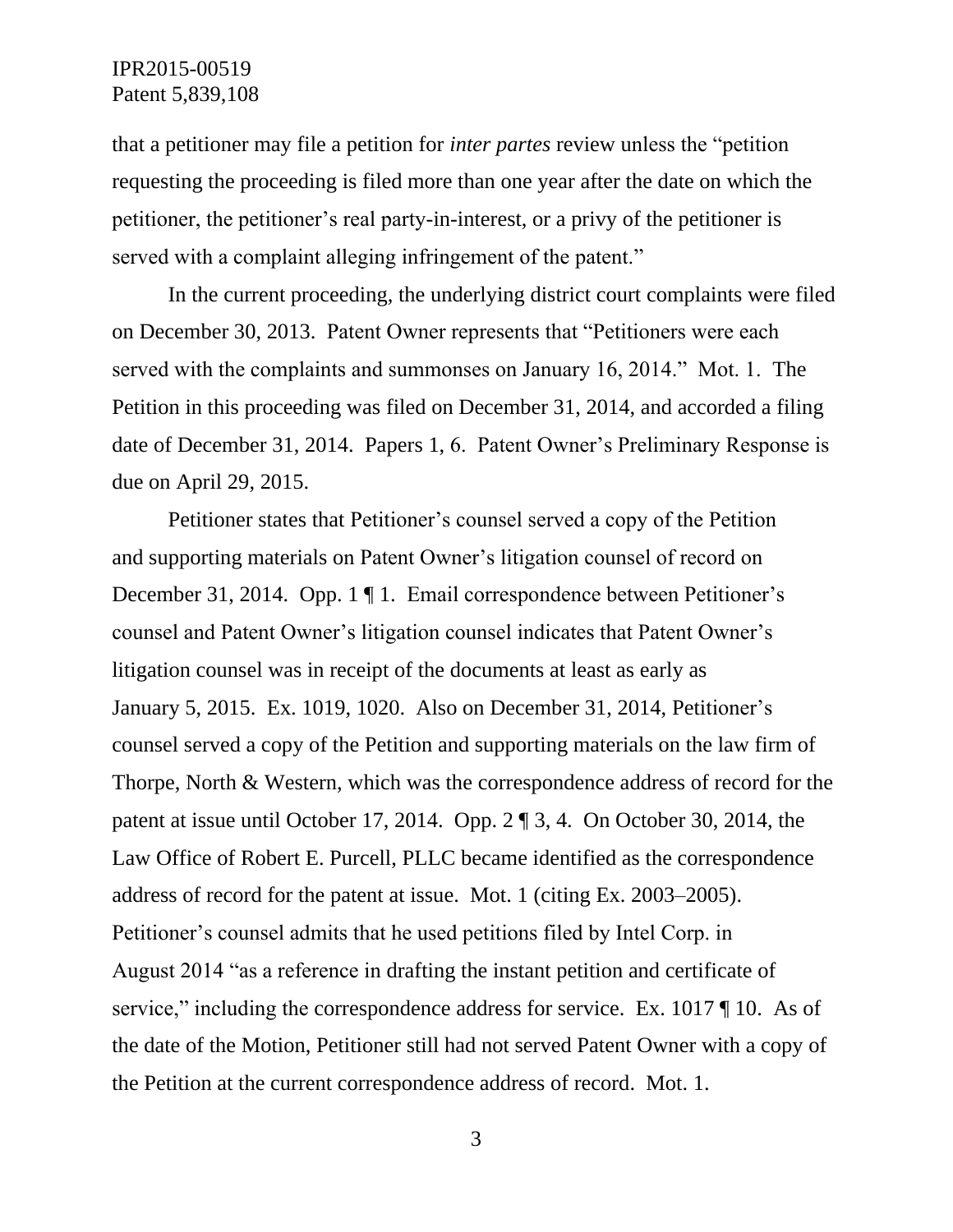#### *Analysis*

Patent Owner argues that the Motion is not premature. Mot. 7. Petitioner does not oppose the Board addressing the improper service arguments at present. Opp. 1, n.1. Accordingly, we address the substantive arguments in the Motion and Opposition at this time.

Patent Owner argues that (A) the Petition is not entitled to a filing date at this time; and (B) Petitioner's failure to file a complete petition requires dismissal for failure to meet the one-year filing requirement.

Petitioner responds that (A) Petitioners effectively served Patent Owner before January 16, 2015; and (B) the circumstances of this case do not warrant changing the filing date or dismissal of the petition, because (1) Petitioners acted in good faith; and (2) Patent Owner cannot show any prejudice.

Based on the evidence presented, Petitioner has provided Patent Owner with copies of the required documents. Patent Owner states that Petitioner "served a 'courtesy copy' [of the instant petition] on the Patent Owner's patent infringement litigation counsel" on December 31, 2014. Mot. 1. Petitioner states that on "December 31, 2014, Petitioner's counsel served by email a copy of the petition and supporting materials on Patent Owner's litigation counsel of record, including Mr. Anton Handal." Opp. 1  $\P$  1 (citing Ex. 1017  $\P$  $\P$  4–5). The statute requires only that a petitioner provide copies of the required documents "to the patent owner or, if applicable, the designated representative of the patent owner." 35 U.S.C. § 312(a)(5). The parties appear to agree, and the evidence supports, that Petitioner provided copies of the required documents to a designated representative of Patent Owner in a timely manner. Thus, the statutory requirement has been met.

We agree with Patent Owner that Petitioner's service of the Petition and supporting documents to the firm of Thorpe, North & Western failed to comply

4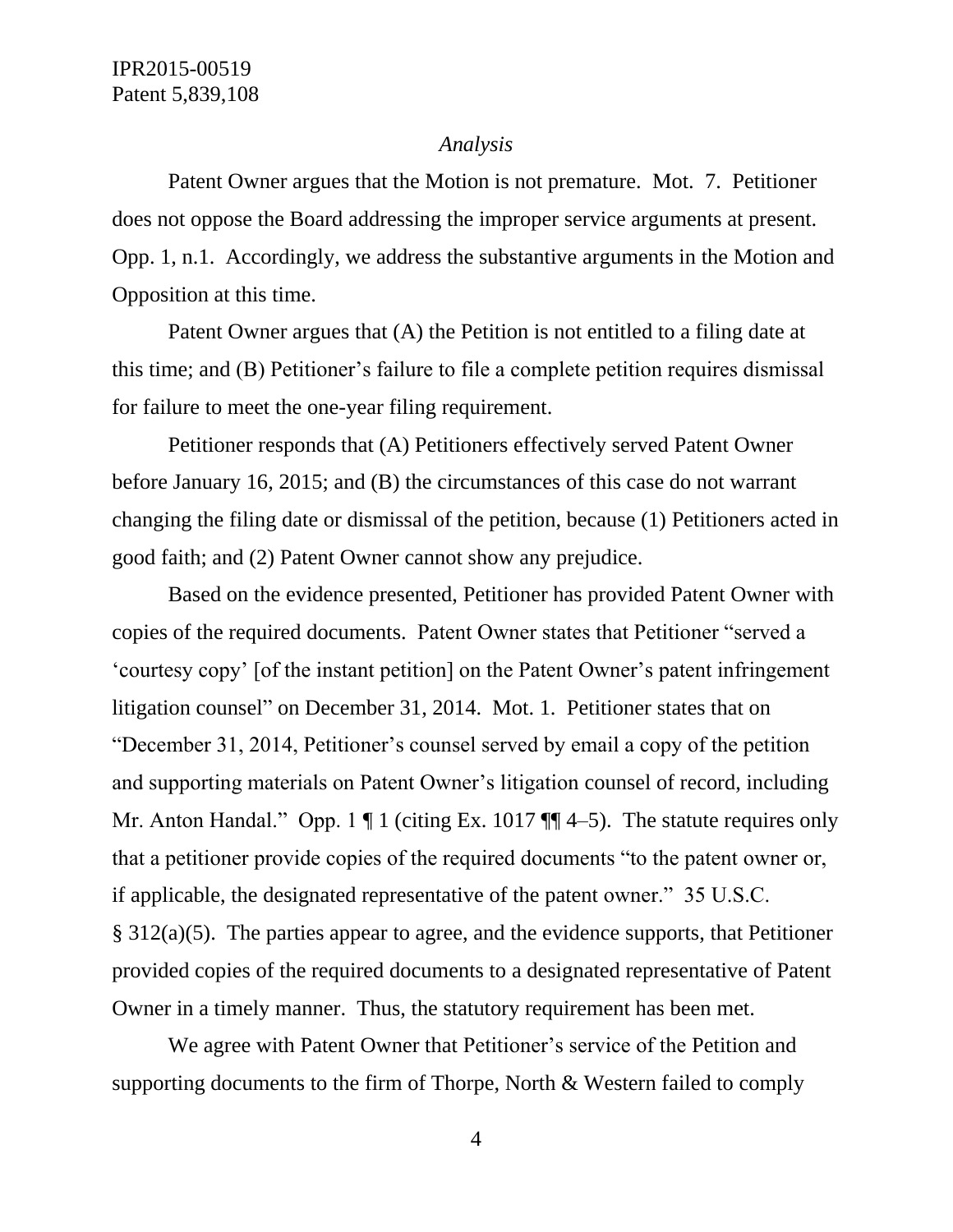$\overline{a}$ 

with 37 C.F.R. § 42.105(a). 37 C.F.R. § 42.105(a) specifies that "[t] he petition and supporting evidence must be served on the patent owner at the correspondence address of record for the subject patent." The correspondence address of record for a patent can be discovered simply by entering the number of the patent into the USPTO's web-based Patent Application Information Retrieval (PAIR) portal (http://portal.uspto.gov/pair/PublicPair). Petitioner admits that, rather than serving the address of record for U.S. Patent No. 5,839,108, it served Patent Owner's former counsel of record, as listed on *inter partes* review petitions filed by Intel Corp. Opp. 2 ¶ 3. Relying on the notice of service attached to an earlier petition filed by another party in lieu of consulting the Patent Office database to determine the correspondence address of record is not a good faith attempt to comply with Rule  $42.105(a)^1$ .

Petitioner's effective service of the Petition and supporting documents on the Patent Owner through its litigation counsel, however, is undisputed. Because Petitioner has complied with 35 U.S.C. § 312(a)(5); because counsel participating in this proceeding on behalf of Patent Owner actually received the Petition prior to the expiration of the one-year bar set forth in 35 U.S.C. § 315(b); and because Patent Owner does not allege that its time to respond to the Petition or its access to evidence has been affected meaningfully by Petitioner's failure to comply, the

 $1$  One example of a good faith attempt to comply with our rules is relying on out-of-date information in the Patent Office database and working diligently to effect service once that information is discovered to be incorrect. *See Synopsys, Inc. v. Mentor Graphics Corp.*, Case IPR2012-00042, slip op. at 2–4 (PTAB Apr. 11, 2013) (Paper 23). As another example, a good faith attempt to comply with our rules is mailing a Petition to the correct address using Federal Express<sup>®</sup>, rather than Express Mail®, yet failing to choose Saturday delivery. *See Facebook, Inc. v. Rembrandt Social Media, L.P.*, Case IPR2014-00415, slip op. 6–7 (PTAB July 7, 2014) (Paper 9).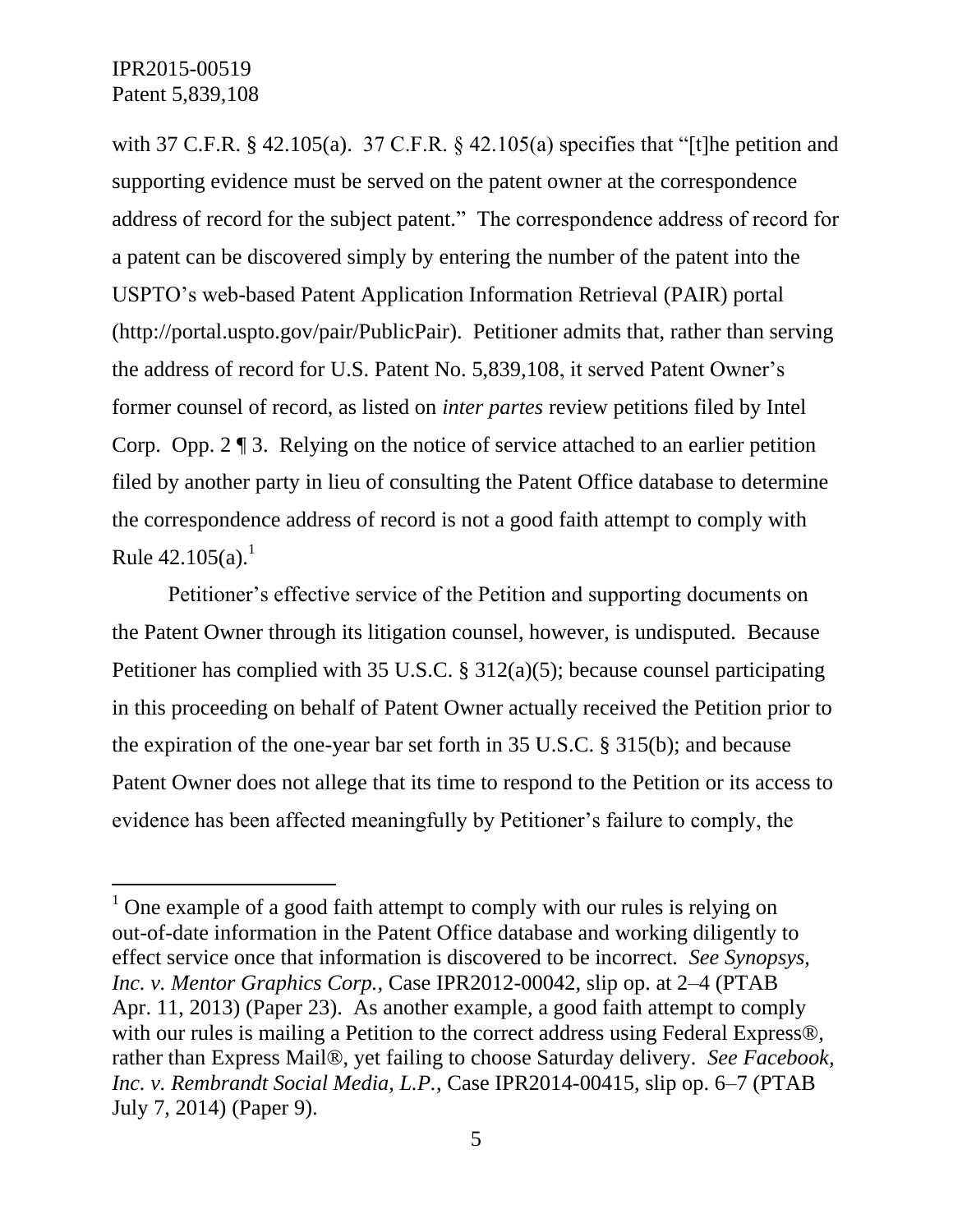IPR2015-00519 Patent 5,839,108

remedy Patent Owner seeks (effectively, dismissal of the Petition with no opportunity to re-file) is out of proportion to Petitioner's rule violation. Accordingly, on that basis, we exercise our discretion under 37 C.F.R. § 42.5(b) to waive the requirement of Rule 42.105(a) and deny Patent Owner's motion. Moreover, on these facts, we do not see any need to change the December 31, 2014, filing date accorded to the Petition. Paper 6. Petitioner, however, must comply with the Board's procedural rules for the remainder of this proceeding.

Accordingly, it is

ORDERED that Patent Owner's Motion is *denied*.